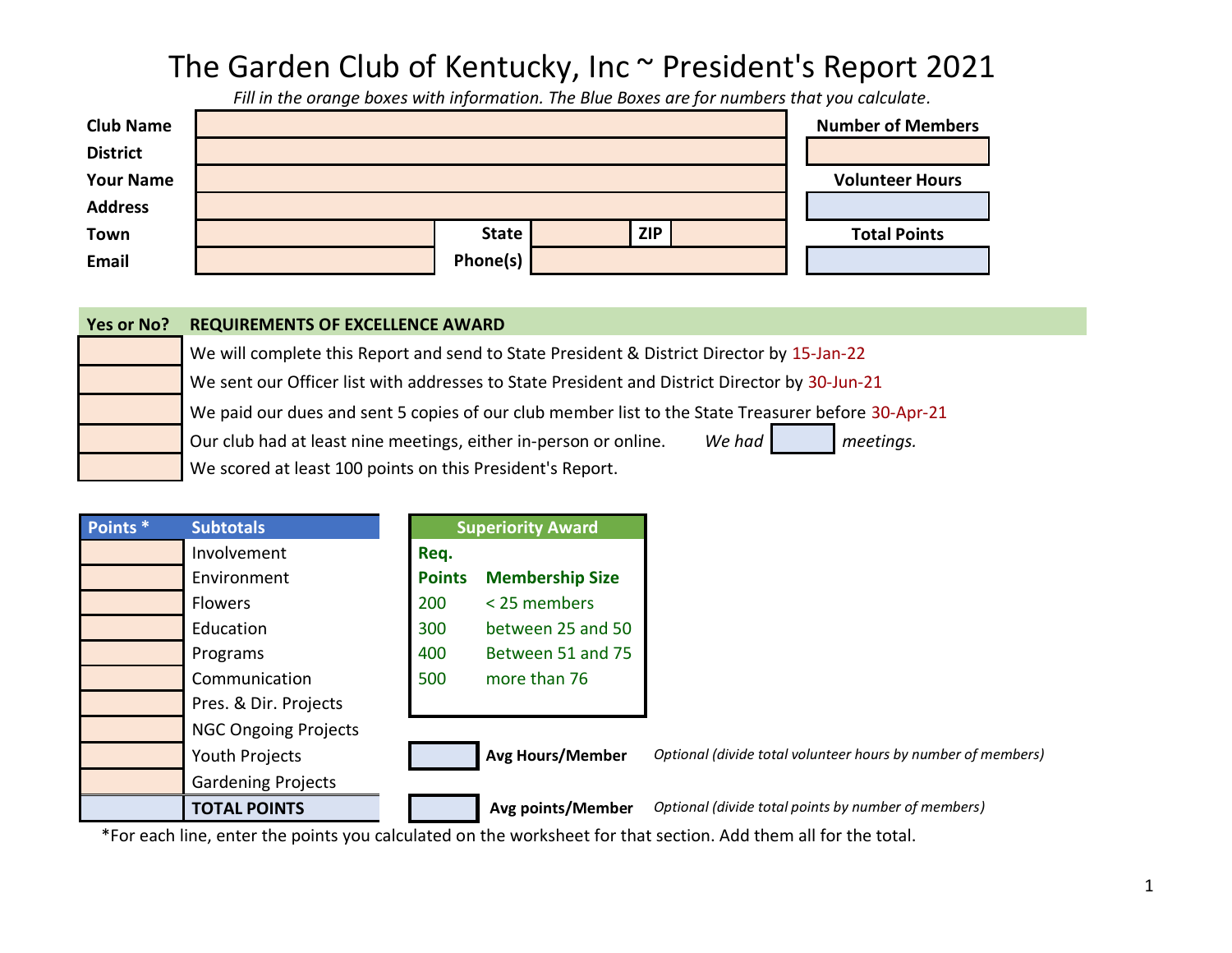| Involvement                                                                                                 | <b>ENTRY</b> |          | <b>POINTS</b> |
|-------------------------------------------------------------------------------------------------------------|--------------|----------|---------------|
| Since April, this many members became a Life Member in GCKY                                                 |              | $x 10 =$ |               |
| Since April, this many members became a Life Member in SAR                                                  |              | $x 10 =$ |               |
| Since April, this many members became a Life Member in NGC                                                  |              | $x 10 =$ |               |
| Our Club held a membership drive (yes=10 points)                                                            |              | 10       |               |
| Our club applied for this many awards from GCKY                                                             |              | $x 3 =$  |               |
| Our club applied for this many awards from SAR                                                              |              | $x 3 =$  |               |
| Our club applied for this many awards from NGC                                                              |              | $x 3 =$  |               |
| Our club President sent a report to our District Director by Nov 10. (yes = 5 points)                       |              | 5        |               |
| This many members attended our District Meeting                                                             |              | $x 3 =$  |               |
| This many members attended our GCKY State Convention                                                        |              | $x 5 =$  |               |
| This many members attended the SAR Regional Convention                                                      |              | $x 7 =$  |               |
| This many members attended the NGC National Convention                                                      |              | $x 10 =$ |               |
| All of the members in our club (100%) give \$1 to the Dollars for Scholars Fund (yes=10 points)             |              | 10       |               |
| Our members and our club made this many contributions to the Book of Remembrance                            |              | $x 5 =$  |               |
| Our members and our club made this many contributions to the Book of Appreciation                           |              | $x 5 =$  |               |
| Our members and our club made this many contributions to the Wallis Arboretum                               |              | $x 5 =$  |               |
| Our members & our club made this many contributions to the Scholarship Fund (not including \$ for Scholars) |              | $x 5 =$  |               |
| <b>Involvement</b>                                                                                          | Subtotal     |          |               |

| <b>Environment</b>                                                                    | Entry    |         | <b>Points</b> |
|---------------------------------------------------------------------------------------|----------|---------|---------------|
| This many members planted 5 or more perennial native plants in a personal garden      |          | $x1 =$  |               |
| Our club planted 5 or more perennial native plants in a public space (yes=10 points)  |          | 10      |               |
| This many members participated in a group "weed pull" or "remove invasive plant" pull |          | $x 1 =$ |               |
| This many members worked on their own to remove invasive plants                       |          | $x 2 =$ |               |
| Our club sponsored a "remove invasive plants" event. (yes= 50 points)                 |          | 50      |               |
| This many members participated in an Arbor Day or Earth Day program                   |          | 10      |               |
| Our members planted this many trees in their personal property (maximum 50 points)    |          | $x 5 =$ |               |
| Our club planted this many trees in public space (maximum 50 points)                  |          | $x 5 =$ |               |
| Environment                                                                           | subtotal |         |               |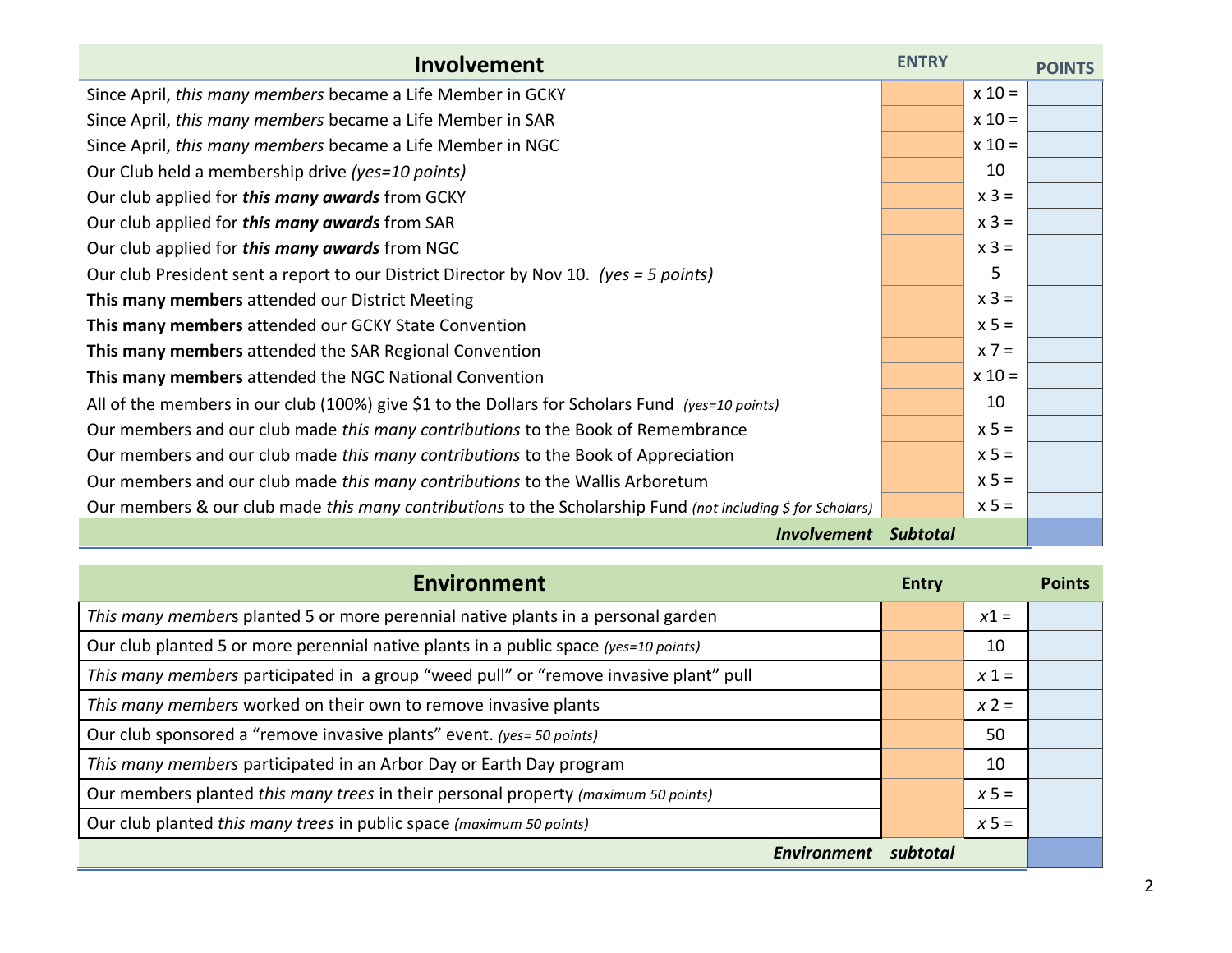| <b>Sharing Flowers and Food</b>                                                  | <b>Entry</b> |         | <b>Points</b> |
|----------------------------------------------------------------------------------|--------------|---------|---------------|
| This many members contributed flowers/arrangements to a religious organization   |              | $x 2 =$ |               |
| This many members contributed flowers/arrangements to a hospital or nursing home |              | $x 2 =$ |               |
| This many members contributed flowers/arrangements to a school                   |              | $x 2 =$ |               |
| This many members contributed flowers/arrangements to a group or event           |              | $x 2 =$ |               |
| This many members contributed flowers/arrangements to an individual              |              | $x 2 =$ |               |
| This many members contributed garden produce to a religious organization         |              | $x 2 =$ |               |
| This many members contributed garden produce to a hospital or nursing home       |              | $x 2 =$ |               |
| This many members contributed garden produce to a school                         |              | $x 2 =$ |               |
| This many members contributed garden produce to a group or event                 |              | $x 2 =$ |               |
| This many members contributed garden produce to an individual                    |              | $x 2 =$ |               |
| <b>Sharing Flowers and Food</b>                                                  | Subtotal     |         |               |

| <b>Education</b>                                                        | Entry           |          | <b>Points</b> |
|-------------------------------------------------------------------------|-----------------|----------|---------------|
| Our members presented this many programs to other clubs or groups       |                 | $x 5 =$  |               |
| This many members attended a Flower Show School or Symposium            |                 | $x 5 =$  |               |
| This many members attended a Gardening Study School or Refresher        |                 | $x 5 =$  |               |
| This many members attended an Environmental Studies School or Refresher |                 | $x 5 =$  |               |
| This many members attended a Landscape Design School or Refresher       |                 | $x 5 =$  |               |
| This many members chaired a Flower Show School or Symposium             |                 | $x 10 =$ |               |
| This many members chaired a Gardening Study School or Refresher         |                 | $x 10 =$ |               |
| This many members chaired an Environmental Studies School or Refresher  |                 | $x 10 =$ |               |
| This many members chaired a Landscape Design School or Refresher        |                 | $x 10 =$ |               |
| <b>Education</b>                                                        | <b>Subtotal</b> |          |               |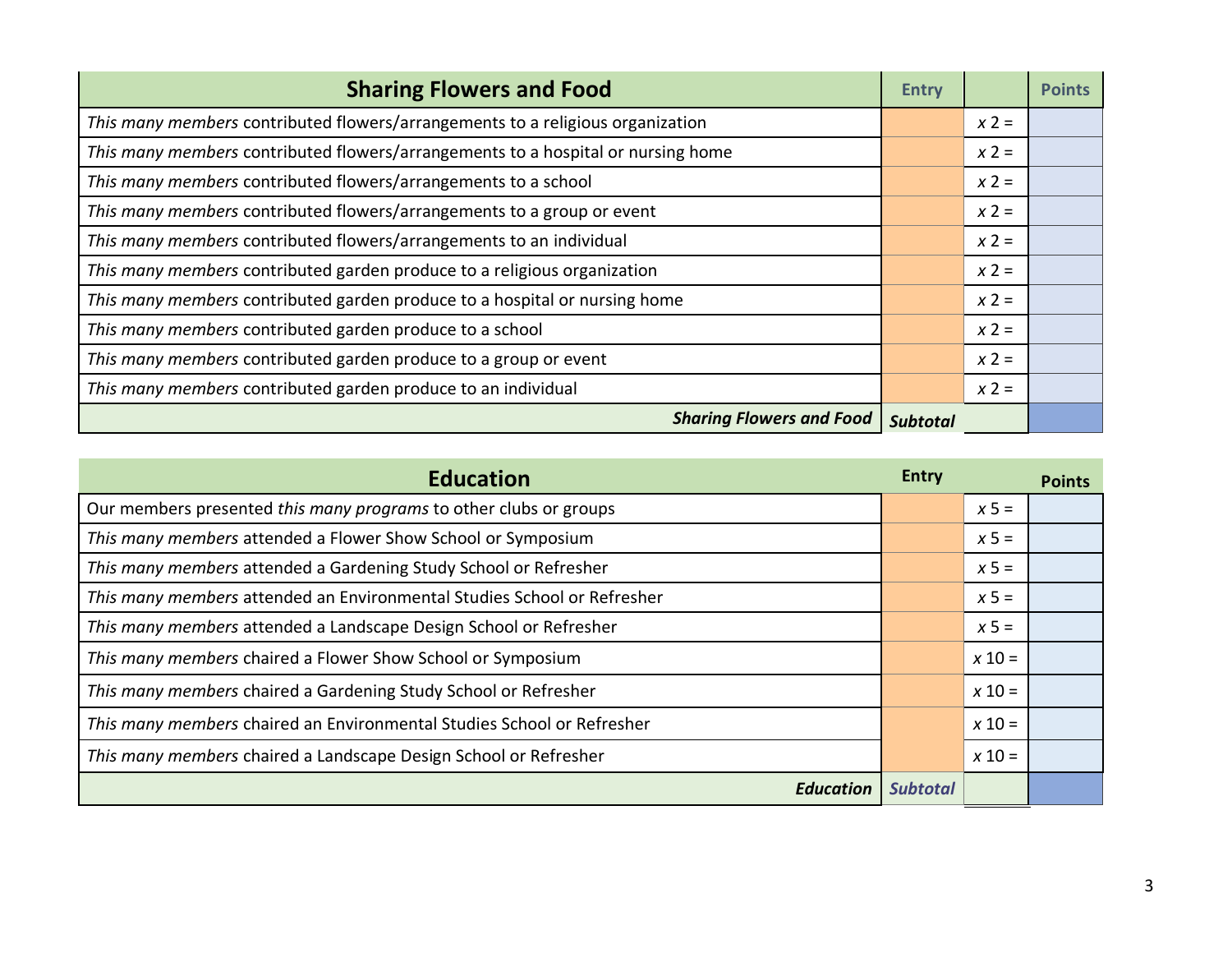| <b>PROGRAMS</b> - enter the number of times the topic was presented at a club meeting. | <b>Entry</b> |         | <b>Points</b> |
|----------------------------------------------------------------------------------------|--------------|---------|---------------|
| Birds, Wildlife                                                                        |              | $x 2 =$ |               |
| Butterflies & Caterpillars, Bees, Pollinators                                          |              | $x 2 =$ |               |
| Conservation                                                                           |              | $x 2 =$ |               |
| <b>Endangered Species</b>                                                              |              | $x 2 =$ |               |
| <b>Flower Design</b>                                                                   |              | $x 2 =$ |               |
| Garden Therapy and Healing Gardens                                                     |              | $x 2 =$ |               |
| Horticulture                                                                           |              | $x 2 =$ |               |
| <b>Improved/New Cultivars</b>                                                          |              | $x 2 =$ |               |
| <b>Indoor Gardening</b>                                                                |              | $x 2 =$ |               |
| <b>Invasive Species</b>                                                                |              | $x 2 =$ |               |
| Landscape Design                                                                       |              | $x 2 =$ |               |
| <b>Litter Control</b>                                                                  |              | $x 2 =$ |               |
| Solid Waste                                                                            |              | $x 2 =$ |               |
| <b>Trees</b>                                                                           |              | $x 2 =$ |               |
| Wetlands                                                                               |              | $x 2 =$ |               |
| Non-use of Chemicals                                                                   |              | $x 2 =$ |               |
| <b>Wildflowers/Native Plants</b>                                                       |              | $x 2 =$ |               |
| Other (enter topics in the line below)                                                 |              | $x 2 =$ |               |
|                                                                                        |              |         |               |
| <b>Programs</b>                                                                        | Subtotal     |         |               |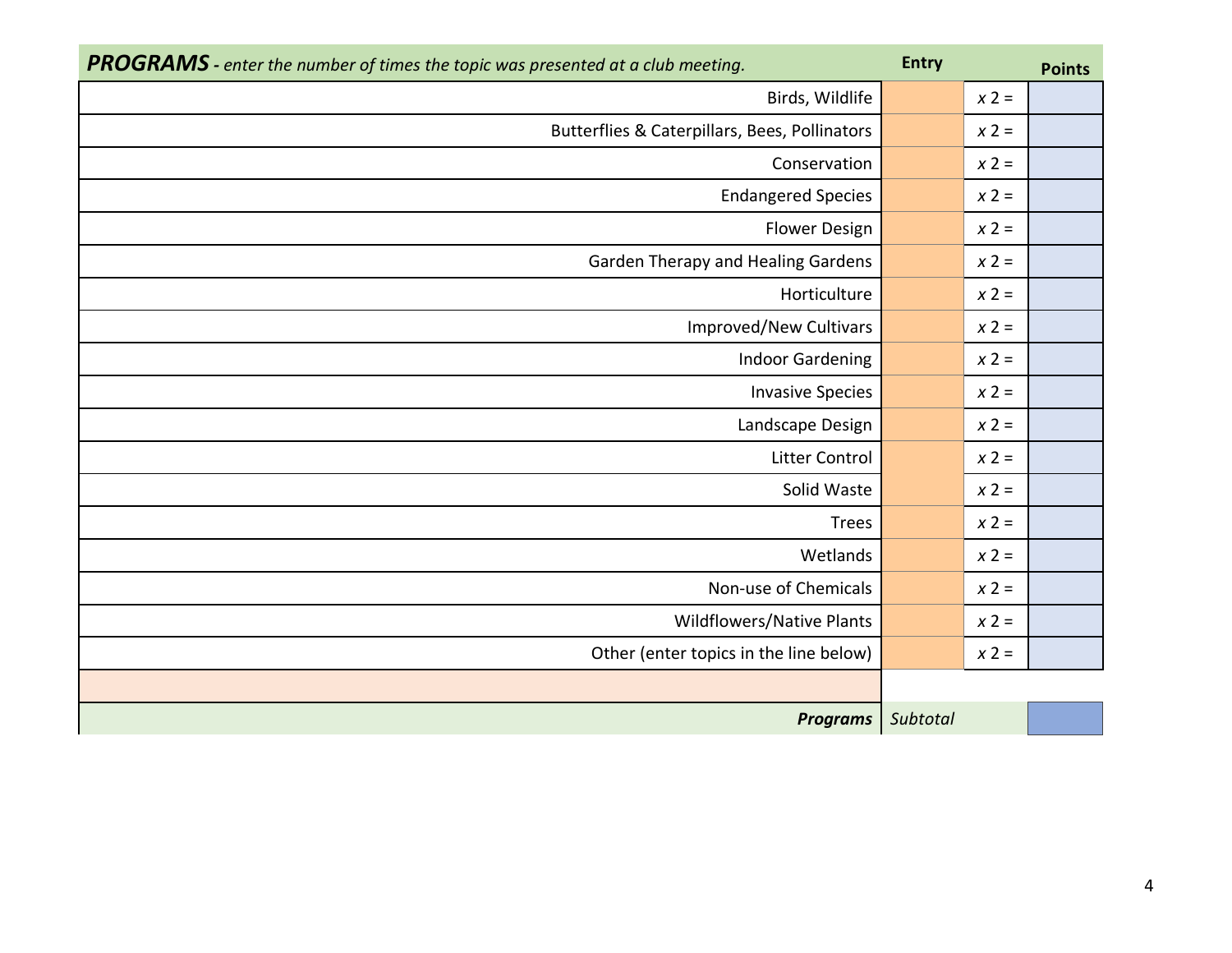| <b>Communication</b>                                                                                | Entry |         | Points |             |
|-----------------------------------------------------------------------------------------------------|-------|---------|--------|-------------|
| Our club provides a Yearbook for each member. (yes = 10 points)                                     |       | 10      |        |             |
| Our club has its own Website (excluding Facebook). (yes = 10 points)                                |       | 10      |        |             |
| Our club contributes photos to the NGC Flickr Project. (yes = 10 points)                            |       | 10      |        | <b>LINK</b> |
| Our club sends current information in for its Club Webpage on GCKY Website. (yes = 10 points)       |       | 10      |        | <b>LINK</b> |
| Our club posts this many events on the GCKY Website. (number of events = number of points)          |       | $x 1 =$ |        | <b>LINK</b> |
| Our club keeps a Scrapbook. (yes = 10 points)                                                       |       | 10      |        |             |
| Our club has this many social media platforms (Facebook, Instagram, Snapchat, Twitter, etc.)        |       | $x 5 =$ |        |             |
| Our club maintains a Press Book (yes = 10 points)                                                   |       | 10      |        |             |
| Our club sends regular announcements to local newspapers, radio, or other media. (yes = 10 points)  |       | 10      |        |             |
| Our club distributes this many issues of a newsletter. (numbers of issues $x$ 4 = number of points) |       | $x 4 =$ |        |             |
| Other Communication or Publicity activity (please describe in the line below) (yes = 10 points)     |       | 10      |        |             |
|                                                                                                     |       |         |        |             |

*Communications Subtotal*

## **PROJECTS**

*A Project may be entered only once in the PROJECTS section, so choose the category that best suits it. When asked, enter the number of members who participated in a project and describe each category's best project in the colored line below it. If your club participated (no matter how many members) you get 15 points.*

| <b>President and Director Projects (updated every 2 years)</b>               | <b>ENTRY</b>    |    | <b>POINTS</b> | <b>LINKS</b> |
|------------------------------------------------------------------------------|-----------------|----|---------------|--------------|
| NGC: Our club applied for a Plant America grant. (yes=15 points)             |                 | 15 |               | <b>LINK</b>  |
| SAR: This many members participated in a project to Reclaim Unused Space.    |                 | 15 |               | Link         |
| SAR: This many members participated in a project with a Youth Group.         |                 | 15 |               | Link         |
| GCKY: This many members participated in a Wildlife Habitat project.          |                 | 15 |               |              |
| GCKY: This many members participated in a Native Plant Gardening Project.    |                 | 15 |               |              |
| District: This many members participated in our District Director's Project. |                 | 15 |               |              |
| <b>President and Director Projects</b>                                       | <b>Subtotal</b> |    |               |              |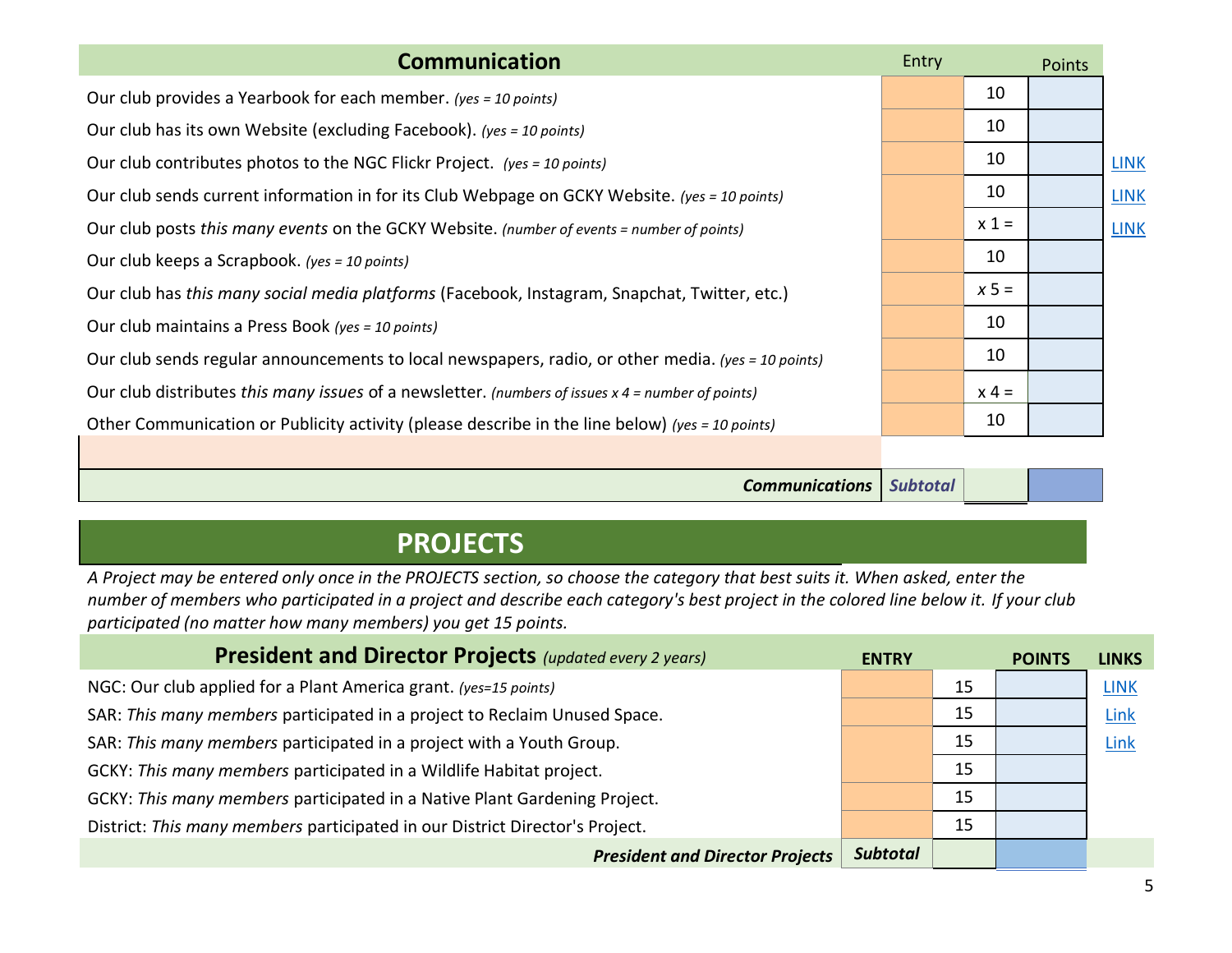| <b>NGC Ongoing Projects</b>                                                                             | <b>ENTRY</b>    |          | <b>POINTS</b> | <b>LINKS</b> |
|---------------------------------------------------------------------------------------------------------|-----------------|----------|---------------|--------------|
| Outreach: Our club contributed to "Global Partners Running Waters" (yes=10 points)                      |                 | 10       |               | <b>LINK</b>  |
| Outreach: This many members participated in "Habitat for Humanity" landscaping (yes=10 points)          |                 | 10       |               | <b>LINK</b>  |
| Outreach: Our club participated in or donated to Disaster Relief gardening projects. (yes=10 points)    |                 | 10       |               | <b>LINK</b>  |
| This many members participated in our club project for National Garden Week. Describe below             |                 | 10       |               | <b>LINK</b>  |
|                                                                                                         |                 |          |               |              |
| Our club donated to Penny Pines Project. (yes=10 points)                                                |                 | 10       |               | <b>LINK</b>  |
| This many members installed a Blue Star Memorial Marker. (describe below) (50 points)                   |                 | 50       |               | <b>LINK</b>  |
|                                                                                                         |                 |          |               |              |
| NGC: Our club landscapes this many Blue Star Memorial Markers with red, white, & blue.                  |                 | $x 10 =$ |               |              |
| This many members participated in "Plant it Pink". (describe below. Enter number of workers and 10 pts) |                 | 10       |               | <b>LINK</b>  |
|                                                                                                         |                 |          |               |              |
| Our club sponsored a Standard Flower Show (enter number of members who worked, and 50 points)           |                 | 50       |               | <b>LINK</b>  |
| Our club sponsored a small or specialty Flower Show (enter number of members who worked and 30 pts)     |                 | 30       |               | <b>LINK</b>  |
| This many members entered a Flower Show (standard, small, or specialty) (5 points each)                 |                 | $x 5 =$  |               |              |
| <b>NGC Projects</b>                                                                                     | <b>Subtotal</b> |          |               |              |

| <b>Youth Projects</b>                                                                                   | <b>ENTRY</b>    |          | <b>POINTS</b> | <b>LINKS</b> |
|---------------------------------------------------------------------------------------------------------|-----------------|----------|---------------|--------------|
| Our club sponsored a new Youth Garden Club. (yes=50 points)                                             |                 | 50       |               |              |
| Our club had this many projects involving youth. (describe the best one in the line below)              |                 | $x 25 =$ |               |              |
|                                                                                                         |                 |          |               |              |
| This many members worked with youth on a Girl Scouts' NGC Native Plants Patch. (maximum 10 pts)         |                 | 10       |               | LINK         |
| Our club sponsored youth in Smokey Bear and Woodsy Owl Poster Contest. (yes=10 points)                  |                 | 10       |               | <b>LINK</b>  |
| We supported youth in <i>this many</i> of these 4 NGC youth contests: poetry, essay, sculpture, project |                 | $x 10 =$ |               | Link         |
| This many youth participated in our Earth Day or Arbor Day project. (maximum 10 points)                 |                 | 10       |               |              |
| Our club supported a youth group's gardening efforts. (yes=10 points)                                   |                 | 10       |               |              |
| Our club provides childcare or activities for children during club meetings (yes=15 points)             |                 | 15       |               |              |
| Youth                                                                                                   | <b>Subtotal</b> |          |               |              |